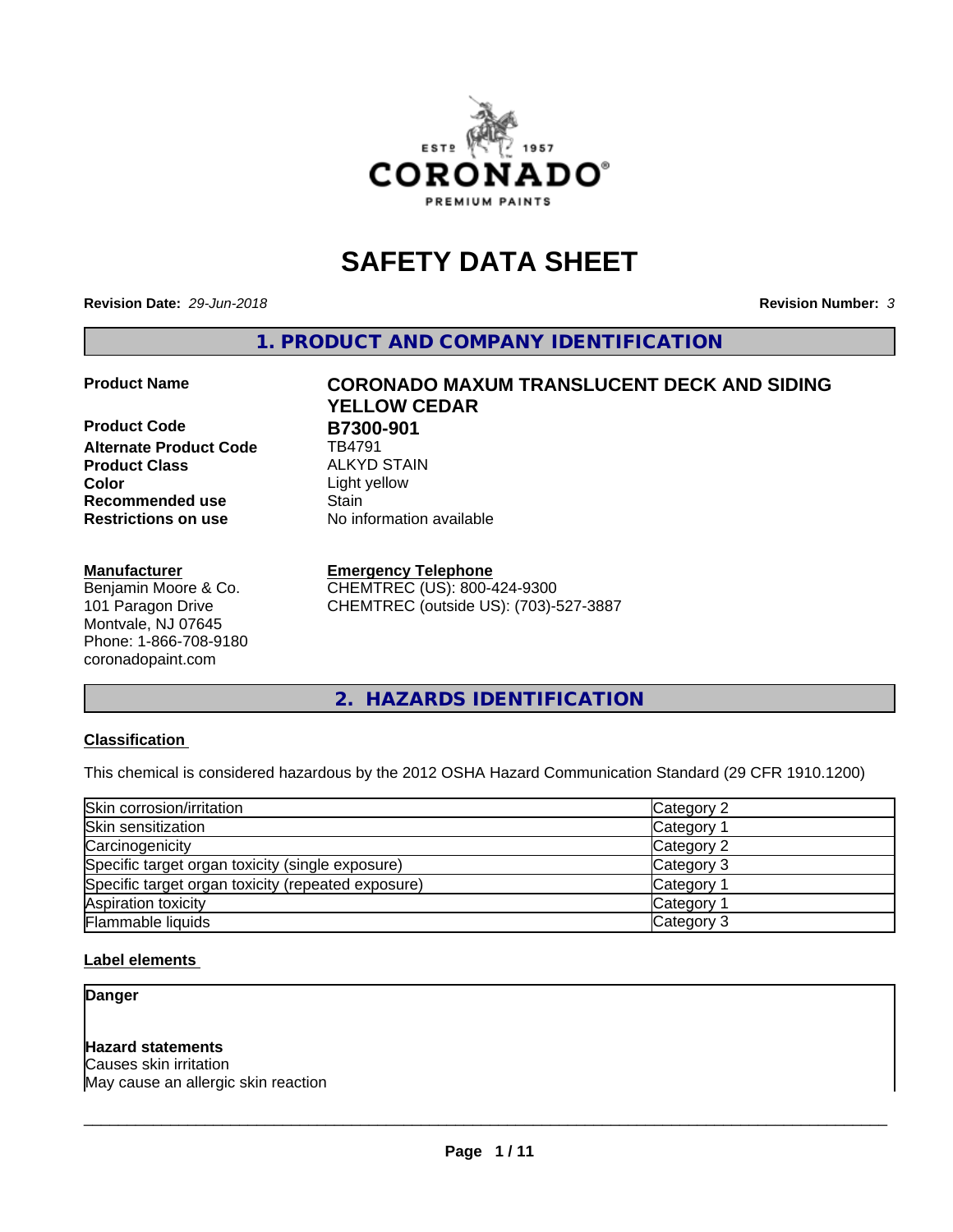Suspected of causing cancer May cause drowsiness or dizziness Causes damage to organs through prolonged or repeated exposure May be fatal if swallowed and enters airways Flammable liquid and vapor

**Appearance** liquid **Odor** solvent

#### **Precautionary Statements - Prevention**

Obtain special instructions before use Do not handle until all safety precautions have been read and understood Use personal protective equipment as required Wash face, hands and any exposed skin thoroughly after handling Contaminated work clothing should not be allowed out of the workplace Wear protective gloves Do not breathe dust/fume/gas/mist/vapors/spray Do not eat, drink or smoke when using this product Use only outdoors or in a well-ventilated area Keep away from heat, hot surfaces, sparks, open flames and other ignition sources. No smoking Keep container tightly closed Ground/bond container and receiving equipment Use explosion-proof electrical/ventilating/lighting/equipment Use only non-sparking tools Take precautionary measures against static discharge Keep cool **Precautionary Statements - Response** IF exposed or concerned: Get medical advice/attention **Skin** If skin irritation or rash occurs: Get medical advice/attention

IF ON SKIN (or hair): Remove/Take off immediately all contaminated clothing. Rinse skin with water/shower Wash contaminated clothing before reuse

#### **Inhalation**

IF INHALED: Remove victim to fresh air and keep at rest in a position comfortable for breathing **Ingestion**

IF SWALLOWED: Immediately call a POISON CENTER or doctor/physician

Do NOT induce vomiting

#### **Fire**

In case of fire: Use CO2, dry chemical, or foam for extinction

#### **Precautionary Statements - Storage**

Store locked up Store in a well-ventilated place. Keep container tightly closed

#### **Precautionary Statements - Disposal**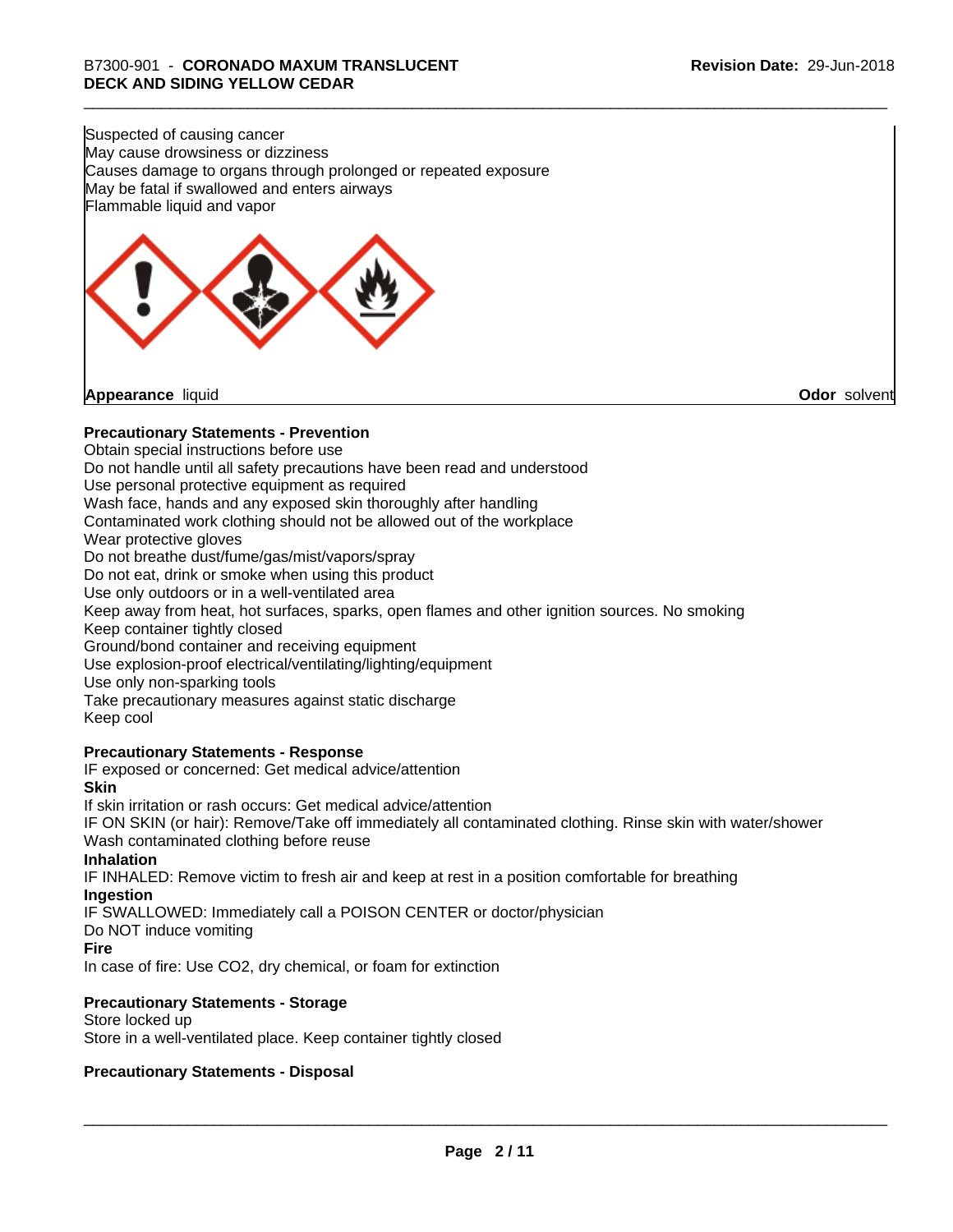Dispose of contents/container to an approved waste disposal plant

#### **Hazards not otherwise classified (HNOC)**

Rags, steel wool or waste soaked with this product may spontaneously catch fire if improperly discarded

#### **Other information**

No information available

## **3. COMPOSITION/INFORMATION ON INGREDIENTS**

| <b>Chemical name</b>                       | CAS No.       | Weight-% |
|--------------------------------------------|---------------|----------|
| Distillates, petroleum, hydrotreated light | 64742-47-8    | 40       |
| Stoddard solvent                           | 8052-41-3     | 25       |
| 1H-Isoindole-1,3(2H)-dione,                | 133-07-3      |          |
| 2-[(trichloromethyl)thio]-                 |               |          |
| 1,2,4-Trimethylbenzene                     | $95 - 63 - 6$ |          |
| Cobalt bis(2-ethylhexanoate)               | 136-52-7      | 0.5      |
| Methyl ethyl ketoxime                      | 96-29-7       | 0.5      |

|                                                  | 4. FIRST AID MEASURES                                                                                                                                                                                                               |  |
|--------------------------------------------------|-------------------------------------------------------------------------------------------------------------------------------------------------------------------------------------------------------------------------------------|--|
| <b>General Advice</b>                            | If symptoms persist, call a physician. Show this safety data sheet to the doctor in<br>attendance.                                                                                                                                  |  |
| <b>Eye Contact</b>                               | Immediately flush with plenty of water. After initial flushing, remove any contact<br>lenses and continue flushing for at least 15 minutes. Keep eye wide open while<br>rinsing. If symptoms persist, call a physician.             |  |
| <b>Skin Contact</b>                              | Wash off immediately with soap and plenty of water while removing all<br>contaminated clothes and shoes. If skin irritation persists, call a physician. Wash<br>clothing before reuse. Destroy contaminated articles such as shoes. |  |
| <b>Inhalation</b>                                | Move to fresh air. If symptoms persist, call a physician.<br>If not breathing, give artificial respiration. Call a physician immediately.                                                                                           |  |
| Ingestion                                        | Clean mouth with water and afterwards drink plenty of water. Do not induce<br>vomiting without medical advice. Never give anything by mouth to an unconscious<br>person. Consult a physician.                                       |  |
| <b>Protection Of First-Aiders</b>                | Use personal protective equipment.                                                                                                                                                                                                  |  |
| <b>Most Important</b><br><b>Symptoms/Effects</b> | May cause allergic skin reaction.                                                                                                                                                                                                   |  |
| <b>Notes To Physician</b>                        | Treat symptomatically.                                                                                                                                                                                                              |  |
|                                                  | 5. FIRE-FIGHTING MEASURES                                                                                                                                                                                                           |  |

**Suitable Extinguishing Media** Foam, dry powder or water. Use extinguishing measures that are appropriate to local circumstances and the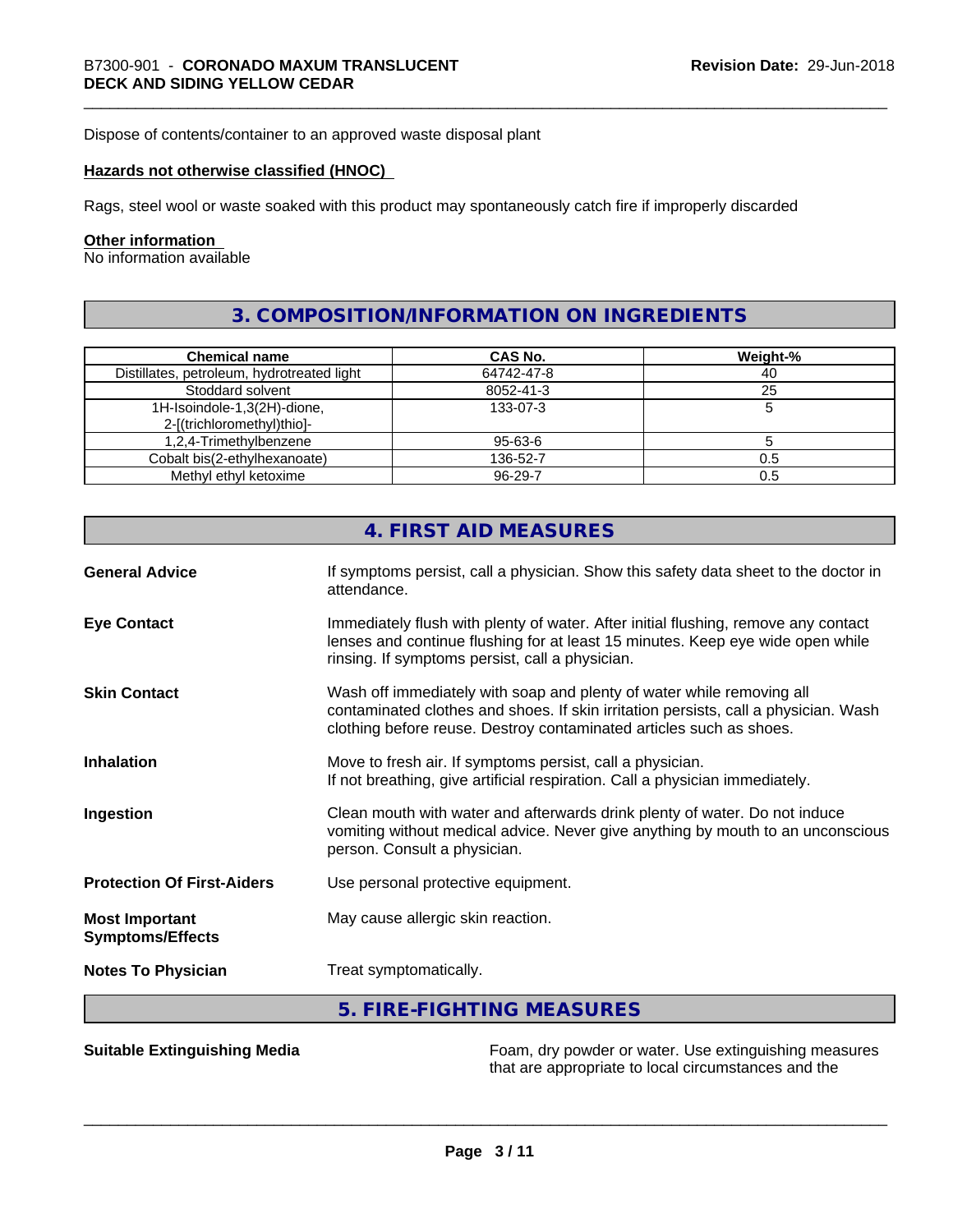|                                                                                  |                        | surrounding environment.                                                                                                                                                                                                                               |                                                                                                                 |  |
|----------------------------------------------------------------------------------|------------------------|--------------------------------------------------------------------------------------------------------------------------------------------------------------------------------------------------------------------------------------------------------|-----------------------------------------------------------------------------------------------------------------|--|
| <b>Protective Equipment And Precautions For</b><br><b>Firefighters</b>           |                        | and full protective gear.                                                                                                                                                                                                                              | As in any fire, wear self-contained breathing apparatus<br>pressure-demand, MSHA/NIOSH (approved or equivalent) |  |
| <b>Specific Hazards Arising From The Chemical</b>                                |                        | Combustible material. Closed containers may rupture if<br>exposed to fire or extreme heat. Keep product and empty<br>container away from heat and sources of ignition. Thermal<br>decomposition can lead to release of irritating gases and<br>vapors. |                                                                                                                 |  |
| <b>Sensitivity To Mechanical Impact</b>                                          |                        | No                                                                                                                                                                                                                                                     |                                                                                                                 |  |
| <b>Sensitivity To Static Discharge</b>                                           |                        | Yes                                                                                                                                                                                                                                                    |                                                                                                                 |  |
| <b>Flash Point Data</b><br>Flash Point (°F)<br>Flash Point (°C)<br><b>Method</b> |                        | 105<br>40.6<br><b>PMCC</b>                                                                                                                                                                                                                             |                                                                                                                 |  |
| <b>Flammability Limits In Air</b>                                                |                        |                                                                                                                                                                                                                                                        |                                                                                                                 |  |
| Lower flammability limit:<br><b>Upper flammability limit:</b>                    |                        | Not available<br>Not available                                                                                                                                                                                                                         |                                                                                                                 |  |
| Health: 1<br><b>NFPA</b>                                                         | <b>Flammability: 2</b> | <b>Instability: 0</b>                                                                                                                                                                                                                                  | <b>Special: Not Applicable</b>                                                                                  |  |
| <b>NFPA Legend</b>                                                               |                        |                                                                                                                                                                                                                                                        |                                                                                                                 |  |

- 0 Not Hazardous
- 1 Slightly
- 2 Moderate
- 3 High
- 4 Severe

*The ratings assigned are only suggested ratings, the contractor/employer has ultimate responsibilities for NFPA ratings where this system is used.*

*Additional information regarding the NFPA rating system is available from the National Fire Protection Agency (NFPA) at www.nfpa.org.*

## **6. ACCIDENTAL RELEASE MEASURES**

| <b>Personal Precautions</b>      | Use personal protective equipment. Remove all sources of ignition.                                                                                                                                                                                                                                         |
|----------------------------------|------------------------------------------------------------------------------------------------------------------------------------------------------------------------------------------------------------------------------------------------------------------------------------------------------------|
| <b>Other Information</b>         | Prevent further leakage or spillage if safe to do so. Do not allow material to<br>contaminate ground water system. Prevent product from entering drains. Do not<br>flush into surface water or sanitary sewer system. Local authorities should be<br>advised if significant spillages cannot be contained. |
| <b>Environmental precautions</b> | See Section 12 for additional Ecological Information.                                                                                                                                                                                                                                                      |
| <b>Methods for Cleaning Up</b>   | Dam up. Soak up with inert absorbent material. Pick up and transfer to properly<br>labeled containers. Clean contaminated surface thoroughly.                                                                                                                                                              |
|                                  |                                                                                                                                                                                                                                                                                                            |

#### **7. HANDLING AND STORAGE**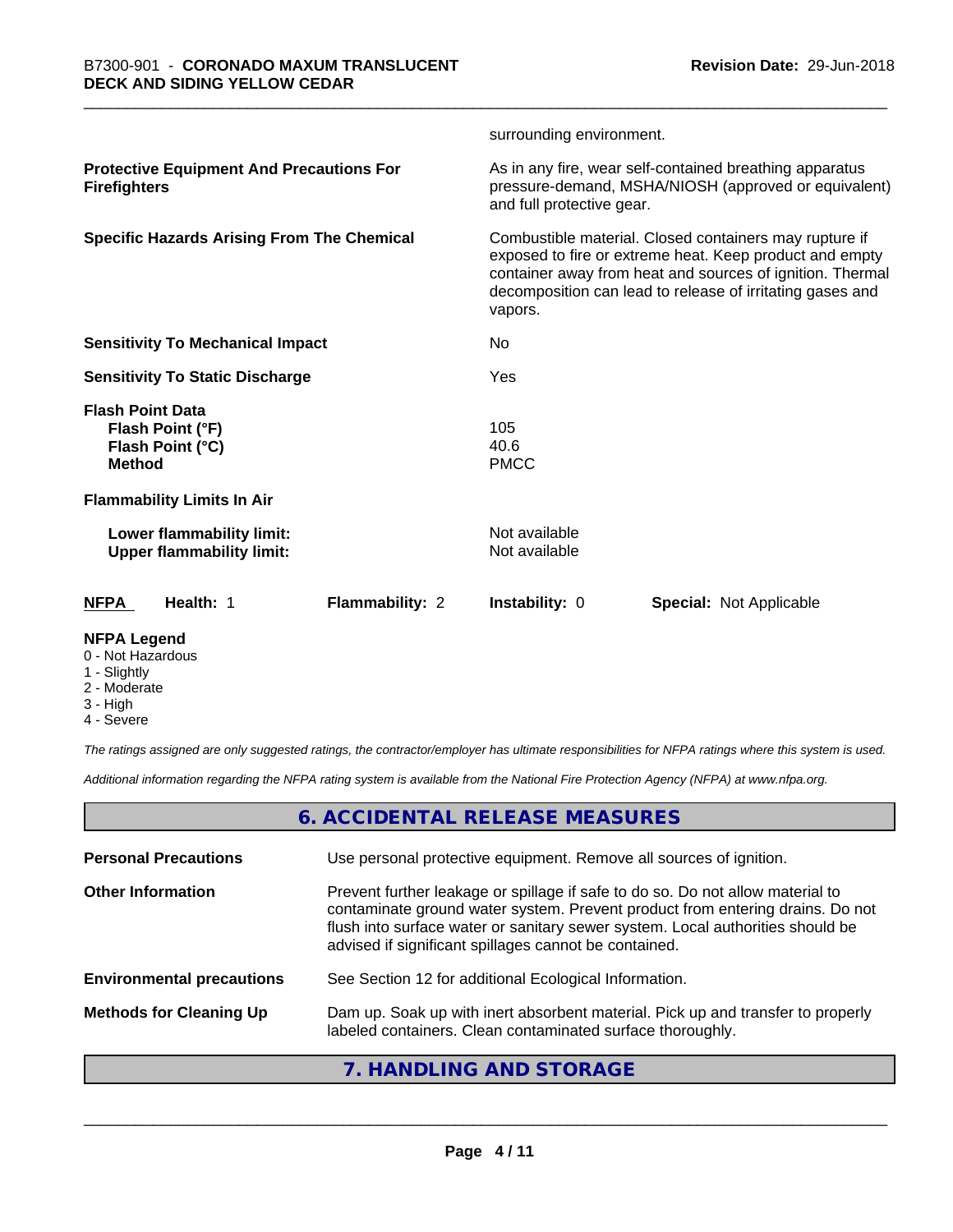| <b>Handling</b>               | Use only in area provided with appropriate exhaust ventilation. Do not breathe<br>vapors or spray mist. Wear personal protective equipment. Take precautionary<br>measures against static discharges. To avoid ignition of vapors by static electricity<br>discharge, all metal parts of the equipment must be grounded. Keep away from<br>open flames, hot surfaces and sources of ignition. |
|-------------------------------|-----------------------------------------------------------------------------------------------------------------------------------------------------------------------------------------------------------------------------------------------------------------------------------------------------------------------------------------------------------------------------------------------|
| <b>Storage</b>                | Keep containers tightly closed in a dry, cool and well-ventilated place. Keep away<br>from heat. Keep away from open flames, hot surfaces and sources of ignition.<br>Keep in properly labeled containers. Keep out of the reach of children.                                                                                                                                                 |
|                               | <b>DANGER</b> - Rags, steel wool or waste soaked with this product may<br>spontaneously catch fire if improperly discarded. Immediately after use, place<br>rags, steel wool or waste in a sealed water-filled metal container.                                                                                                                                                               |
| <b>Incompatible Materials</b> | Incompatible with strong acids and bases and strong oxidizing agents.                                                                                                                                                                                                                                                                                                                         |

## **8. EXPOSURE CONTROLS / PERSONAL PROTECTION**

#### **Exposure Limits**

| <b>Chemical name</b> | <b>ACGIH TLV</b> | <b>OSHA PEL</b>                        |
|----------------------|------------------|----------------------------------------|
| Stoddard solvent     | TWA<br>100 ppm   | 500 ppm -<br><b>TWA</b>                |
|                      |                  | <b>TWA</b><br>2900 mg/m <sup>3</sup> - |

#### **Legend**

ACGIH - American Conference of Governmental Industrial Hygienists Exposure Limits OSHA - Occupational Safety & Health Administration Exposure Limits N/E - Not Established

**Engineering Measures** Ensure adequate ventilation, especially in confined areas.

#### **Personal Protective Equipment**

| <b>Eye/Face Protection</b><br><b>Skin Protection</b><br><b>Respiratory Protection</b> | Safety glasses with side-shields.<br>Long sleeved clothing. Protective gloves.<br>In operations where exposure limits are exceeded, use a NIOSH approved<br>respirator that has been selected by a technically qualified person for the specific<br>work conditions. When spraying the product or applying in confined areas, wear a<br>NIOSH approved respirator specified for paint spray or organic vapors. |
|---------------------------------------------------------------------------------------|----------------------------------------------------------------------------------------------------------------------------------------------------------------------------------------------------------------------------------------------------------------------------------------------------------------------------------------------------------------------------------------------------------------|
| <b>Hygiene Measures</b>                                                               | Avoid contact with skin, eyes and clothing. Remove and wash contaminated<br>clothing before re-use. Wash thoroughly after handling. When using do not eat,<br>drink or smoke.                                                                                                                                                                                                                                  |

# **9. PHYSICAL AND CHEMICAL PROPERTIES**

**Appearance** liquid<br> **Appearance** liquid<br> **Odor** solver **Density (lbs/gal)** 7.25 - 7.35<br>**Specific Gravity** 0.87 - 0.89 **Specific Gravity** 

**Odor** solvent **Odor Threshold** No information available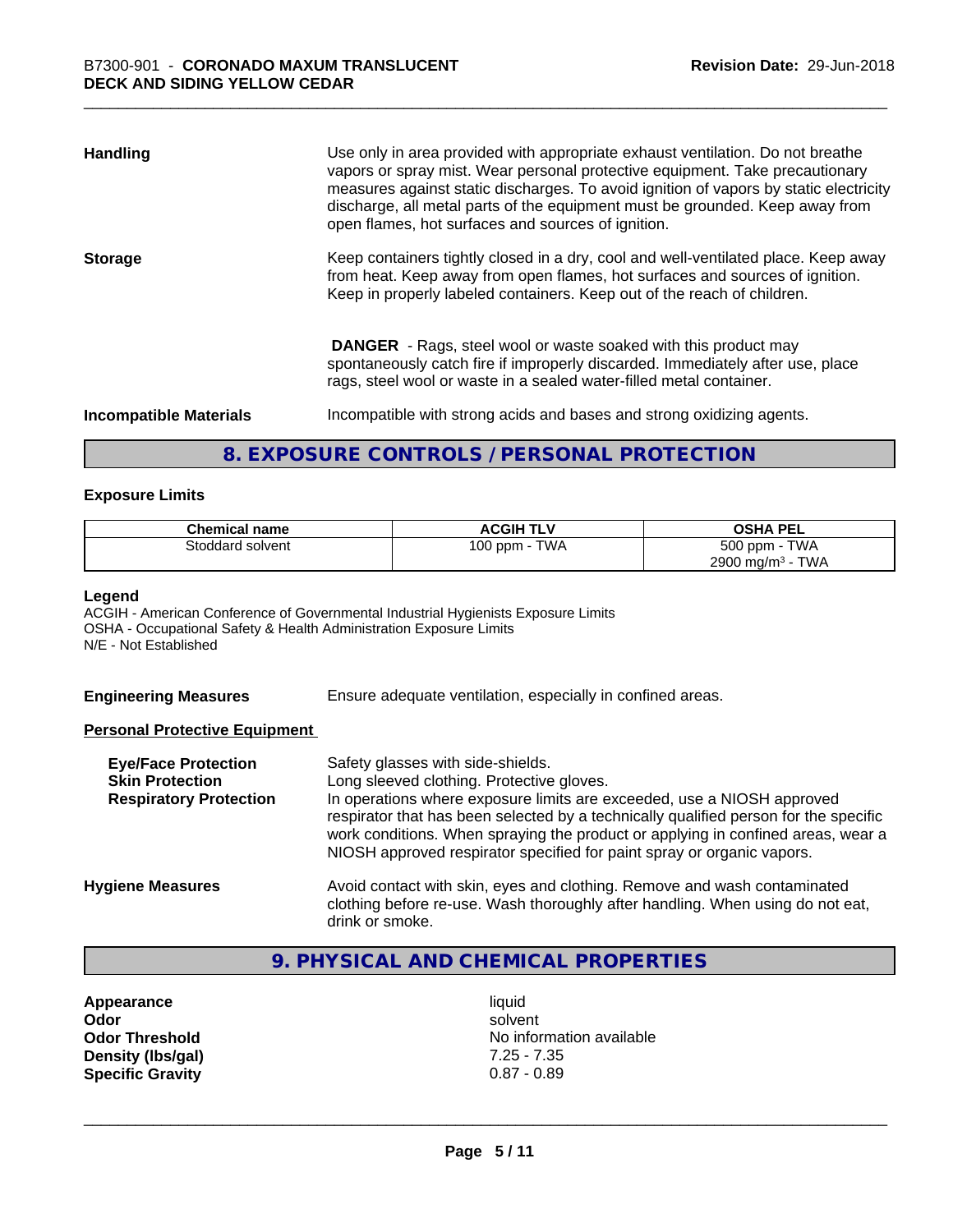**Viscosity (cps)** <br> **Viscosity (cps)** No information available<br>
No information available<br>
No information available **Water solubility**<br> **Evaporation Rate**<br> **Evaporation Rate**<br> **Evaporation Rate Vapor** pressure @20 °C (kPa) **Vapor density No information available Wt. % Solids** 35 - 45 **Vol. % Solids Wt. % Volatiles** 55 - 65 **Vol. % Volatiles** 65 - 75 **VOC Regulatory Limit (g/L)** <550 **Boiling Point (°F)** 279 **Boiling Point (°C)**<br>Freezing Point (°F) **Freezing Point (°C)** No information available **Flash Point (°F)** 105 **Flash Point (°C)** 40.6 **Method** PMCC **Flammability (solid, gas)** Not applicable **Upper flammability limit:** No information available **Lower flammability limit:** No information available **Autoignition Temperature (°F)** No information available **Autoignition Temperature (°C)** No information available **Decomposition Temperature (°F)** No information available **Decomposition Temperature (°C)** No information available<br> **Partition coefficient Partition available** 

**pH**<br>
Viscosity (cps) The Contract of the Contract of No information available<br>
No information available **Solubility(ies)** No information available No information available<br>No information available **No information available No information available** 

### **10. STABILITY AND REACTIVITY**

| <b>Reactivity</b>                         | Not Applicable                                                                           |
|-------------------------------------------|------------------------------------------------------------------------------------------|
| <b>Chemical Stability</b>                 | Stable under normal conditions. Hazardous polymerisation<br>does not occur.              |
| <b>Conditions to avoid</b>                | Keep away from open flames, hot surfaces, static<br>electricity and sources of ignition. |
| <b>Incompatible Materials</b>             | Incompatible with strong acids and bases and strong<br>oxidizing agents.                 |
| <b>Hazardous Decomposition Products</b>   | Thermal decomposition can lead to release of irritating<br>gases and vapors.             |
| <b>Possibility of hazardous reactions</b> | None under normal conditions of use.                                                     |

#### **11. TOXICOLOGICAL INFORMATION**

**Product Information**

**Information on likely routes of exposure**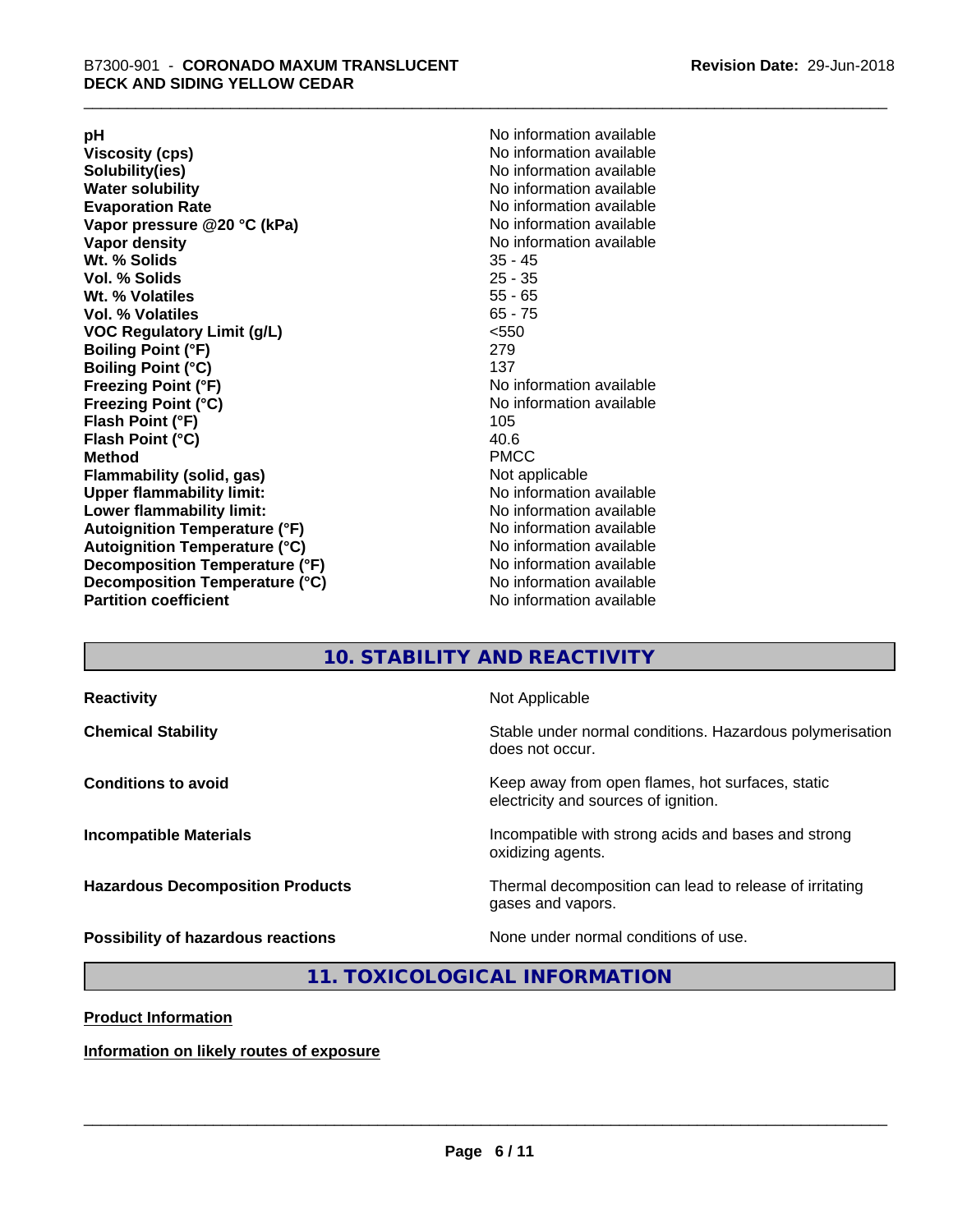| <b>Principal Routes of Exposure</b> | Eye contact, skin contact and inhalation.                                                                                                                                                                                            |
|-------------------------------------|--------------------------------------------------------------------------------------------------------------------------------------------------------------------------------------------------------------------------------------|
| <b>Acute Toxicity</b>               |                                                                                                                                                                                                                                      |
| <b>Product Information</b>          | Repeated or prolonged exposure to organic solvents may lead to permanent brain<br>and nervous system damage. Intentional misuse by deliberately concentrating and<br>inhaling vapors may be harmful or fatal.                        |
|                                     | Symptoms related to the physical, chemical and toxicological characteristics                                                                                                                                                         |
| <b>Symptoms</b>                     | No information available.                                                                                                                                                                                                            |
|                                     | Delayed and immediate effects as well as chronic effects from short and long-term exposure                                                                                                                                           |
| Eye contact                         | Contact with eyes may cause irritation.                                                                                                                                                                                              |
| <b>Skin contact</b>                 | May cause skin irritation and/or dermatitis. Prolonged skin contact may defat the<br>skin and produce dermatitis.                                                                                                                    |
| Ingestion                           | Ingestion may cause irritation to mucous membranes. Small amounts of this<br>product aspirated into the respiratory system during ingestion or vomiting may<br>cause mild to severe pulmonary injury, possibly progressing to death. |
| <b>Inhalation</b>                   | High vapor / aerosol concentrations are irritating to the eyes, nose, throat and<br>lungs and may cause headaches, dizziness, drowsiness, unconsciousness, and<br>other central nervous system effects.                              |
| <b>Sensitization</b>                | May cause an allergic skin reaction.                                                                                                                                                                                                 |
| <b>Neurological Effects</b>         | No information available.                                                                                                                                                                                                            |
| <b>Mutagenic Effects</b>            | No information available.                                                                                                                                                                                                            |
| <b>Reproductive Effects</b>         | No information available.                                                                                                                                                                                                            |
| <b>Developmental Effects</b>        | No information available.                                                                                                                                                                                                            |
| <b>Target organ effects</b>         | No information available.                                                                                                                                                                                                            |
| <b>STOT - repeated exposure</b>     | No information available.                                                                                                                                                                                                            |
| <b>STOT - single exposure</b>       | No information available.                                                                                                                                                                                                            |
| Other adverse effects               | No information available.                                                                                                                                                                                                            |
| <b>Aspiration Hazard</b>            | May be harmful if swallowed and enters airways. Small amounts of this product                                                                                                                                                        |
|                                     | aspirated into the respiratory system during ingestion or vomiting may cause mild<br>to severe pulmonary injury, possibly progressing to death.                                                                                      |

#### **Numerical measures of toxicity**

#### **The following values are calculated based on chapter 3.1 of the GHS document**

| ATEmix (oral)                                  | 12087 mg/kg |
|------------------------------------------------|-------------|
| <b>ATEmix (dermal)</b>                         | 5262 mg/kg  |
| <b>ATEmix (inhalation-dust/mist)</b> 55.9 mg/L |             |

#### **Component Information**

#### **Acute Toxicity**

Distillates, petroleum, hydrotreated light LD50 Oral: > 5,000 mg/kg (Rat) LD50 Dermal: > 3,000 mg/kg (Rabbit) Stoddard solvent LD50 Oral: > 5,000 mg/kg (Rat) LD50 Dermal:  $> 3160$  mg/kg (Rabbit)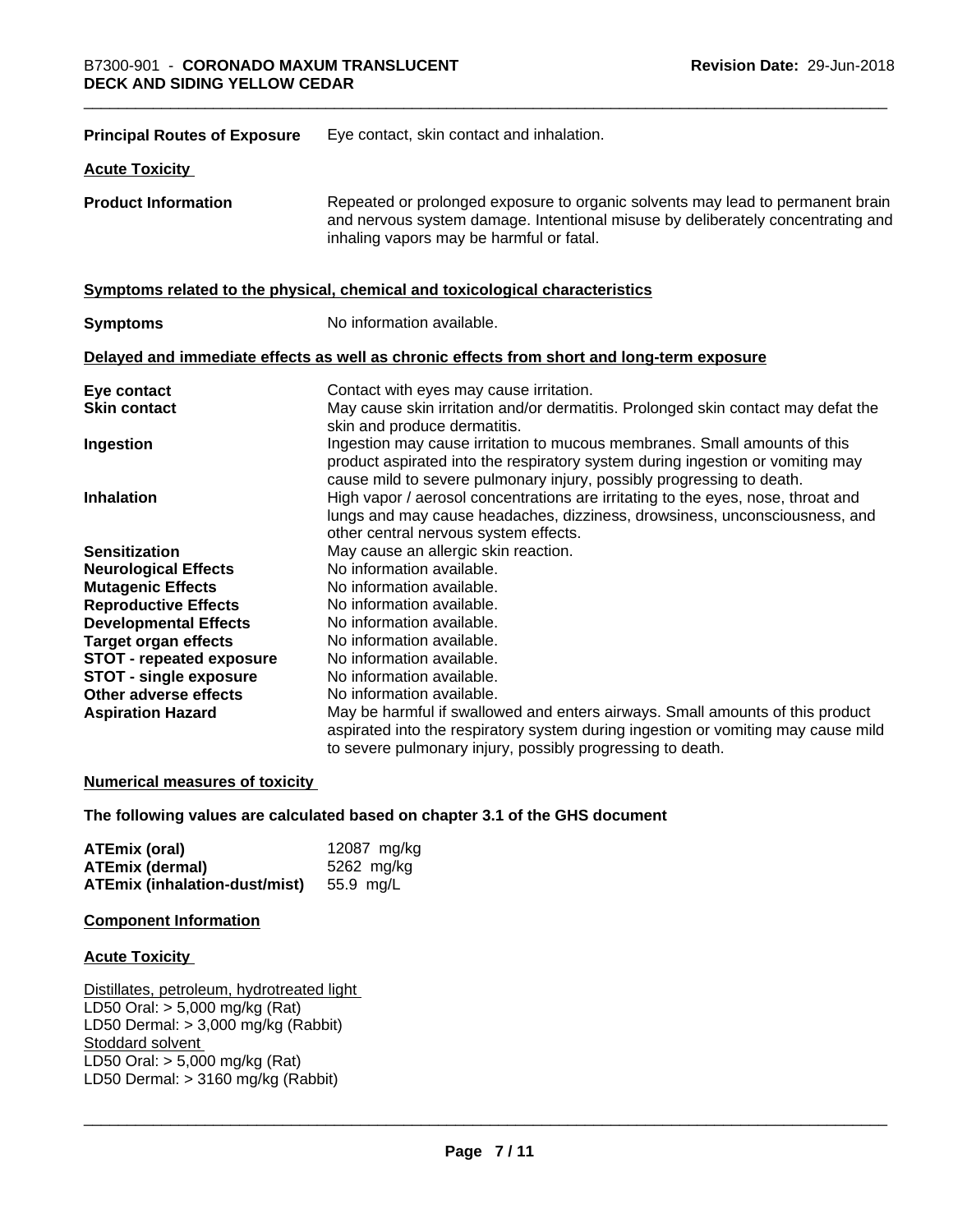LC50 Inhalation (Vapor): > 6.1 mg/L (Rat) 1H-Isoindole-1,3(2H)-dione, 2-[(trichloromethyl)thio]- LD50 Oral: 2636 mg/kg (Rat) LD50 Dermal: > 22600 mg/kg (Rabbit) LC50 Inhalation (Vapor):  $>$  5000 mg/m<sup>3</sup> 1,2,4-Trimethylbenzene LD50 Oral: 5000 mg/kg (Rat) LC50 Inhalation (Vapor): 18000 mg/m<sup>3</sup> (Rat, 4 hr.) Methyl ethyl ketoxime LD50 Oral: 930 mg/kg (Rat) LD50 Dermal: 200 µL/kg (Rabbit) LC50 Inhalation (Vapor): > 4.8 mg/L (Rat)

#### **Carcinogenicity**

*The information below indicateswhether each agency has listed any ingredient as a carcinogen:.*

| <b>Chemical name</b>         | <b>IARC</b>               | <b>NTP</b> | OSHA   |
|------------------------------|---------------------------|------------|--------|
|                              | .<br>2B<br>Possible Human |            | ∟isted |
| Cobalt bis(2-ethylhexanoate) | Carcinoɑen                |            |        |

• Cobalt and cobalt compounds are listed as possible human carcinogens by IARC (2B). However, there is inadequate evidence of the carcinogenicity of cobalt and cobalt compounds in humans.

#### **Legend**

IARC - International Agency for Research on Cancer NTP - National Toxicity Program OSHA - Occupational Safety & Health Administration

**12. ECOLOGICAL INFORMATION**

#### **Ecotoxicity Effects**

The environmental impact of this product has not been fully investigated.

#### **Product Information**

#### **Acute Toxicity to Fish**

No information available

#### **Acute Toxicity to Aquatic Invertebrates**

No information available

#### **Acute Toxicity to Aquatic Plants**

No information available

#### **Persistence / Degradability**

No information available.

#### **Bioaccumulation**

No information available.

#### **Mobility in Environmental Media**

No information available.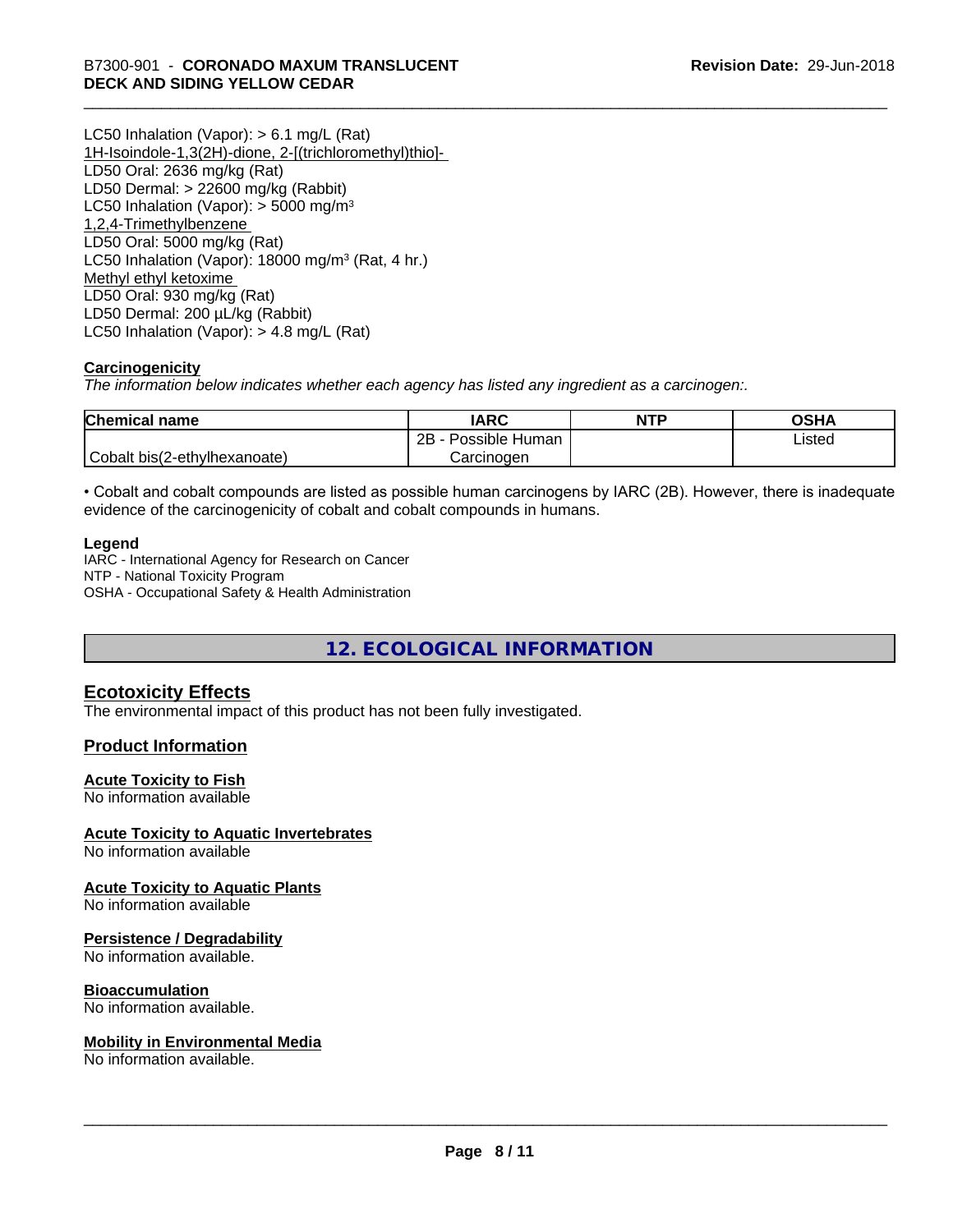**Ozone**

No information available

#### **Component Information**

#### **Acute Toxicity to Fish**

Methyl ethyl ketoxime LC50: 48 mg/L (Bluegill sunfish - 96 hr.)

#### **Acute Toxicity to Aquatic Invertebrates**

Methyl ethyl ketoxime EC50: 750 mg/L (Daphnia magna - 48 hr.)

#### **Acute Toxicity to Aquatic Plants**

No information available

|                                | 13. DISPOSAL CONSIDERATIONS                                                                                                                                                                                               |
|--------------------------------|---------------------------------------------------------------------------------------------------------------------------------------------------------------------------------------------------------------------------|
| <b>Waste Disposal Method</b>   | Dispose of in accordance with federal, state, and local regulations. Local<br>requirements may vary, consult your sanitation department or state-designated<br>environmental protection agency for more disposal options. |
| <b>Empty Container Warning</b> | Emptied containers may retain product residue. Follow label warnings even after<br>container is emptied. Residual vapors may explode on ignition.                                                                         |

**14. TRANSPORT INFORMATION**

| <b>DOT</b> |  |
|------------|--|
|------------|--|

| <b>Proper Shipping Name</b> | <b>PAINT</b>                                               |
|-----------------------------|------------------------------------------------------------|
| <b>Hazard class</b>         |                                                            |
| UN-No.                      | UN1263                                                     |
| <b>Packing Group</b>        | Ш                                                          |
| <b>Description</b>          | UN1263, PAINT, 3, III, Marine Pollutant (Stoddard solvent) |

In the US this material may be reclassified as a Combustible Liquid and is not regulated in containers of less than 119 gallons (450 liters) via surface transportation (refer to 49CFR173.120(b)(2) for further information).

| Contact the preparer for further information. |
|-----------------------------------------------|
| Contact the preparer for further information. |
|                                               |

**15. REGULATORY INFORMATION**

#### **International Inventories**

| <b>TSCA: United States</b> | Yes - All components are listed or exempt. |
|----------------------------|--------------------------------------------|
| <b>DSL: Canada</b>         | Yes - All components are listed or exempt. |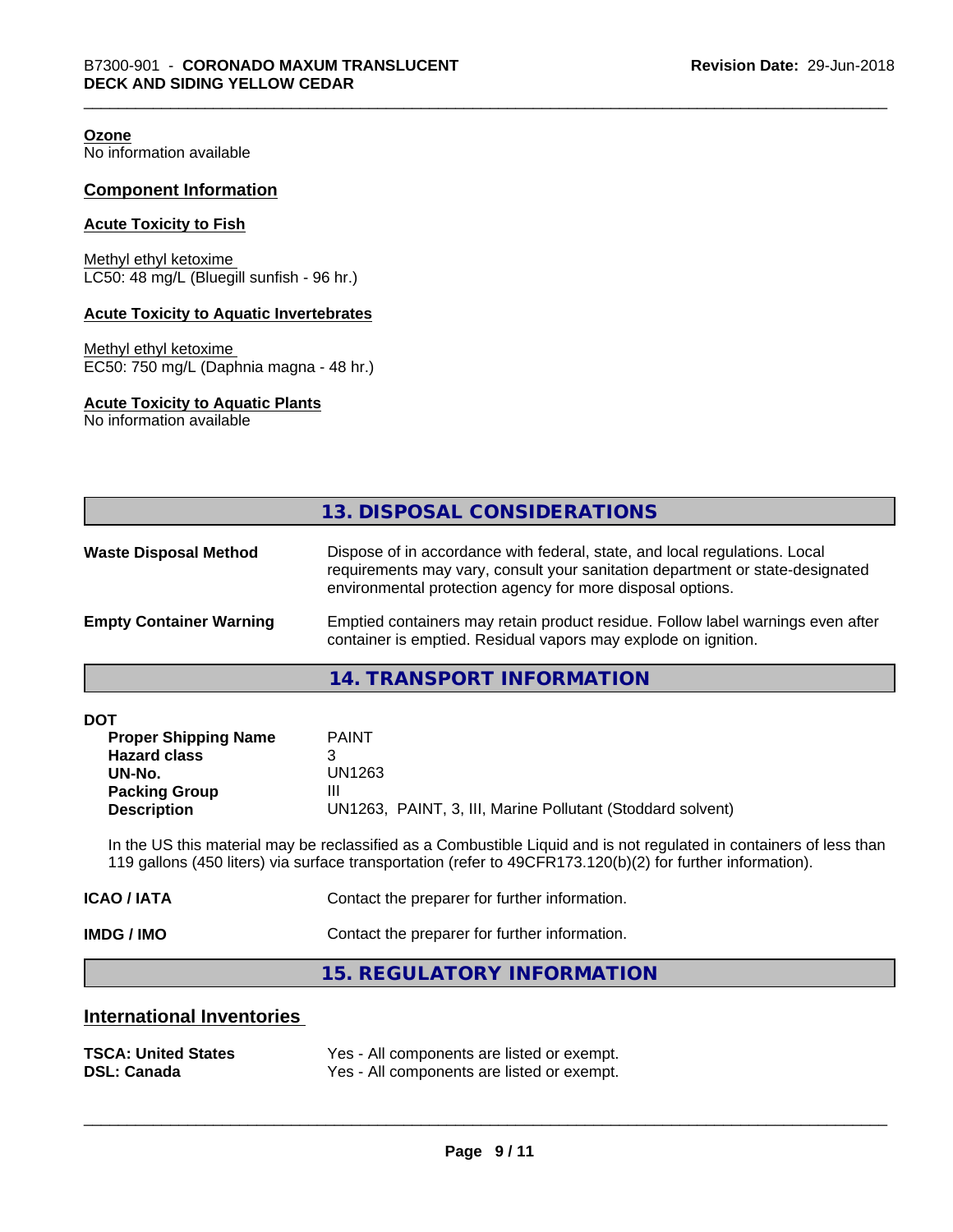#### **Federal Regulations**

| SARA 311/312 hazardous categorization |     |  |
|---------------------------------------|-----|--|
| Acute health hazard                   | Yes |  |
| Chronic Health Hazard                 | Yes |  |
| Fire hazard                           | Yes |  |
| Sudden release of pressure hazard     | Nο  |  |
| Reactive Hazard                       | No  |  |

#### **SARA 313**

Section 313 of Title III of the Superfund Amendments and Reauthorization Act of 1986 (SARA). This product contains a chemical or chemicals which are subject to the reporting requirements of the Act and Title 40 of the Code of Federal Regulations, Part 372:

| <b>Chemical name</b>                                      | <b>CAS No.</b> | Weight-% | <b>CERCLA/SARA 313</b><br>(de minimis concentration) |
|-----------------------------------------------------------|----------------|----------|------------------------------------------------------|
| 1H-Isoindole-1,3(2H)-dione,<br>2-[(trichloromethyl)thio]- | 133-07-3       |          |                                                      |
| 1,2,4-Trimethylbenzene                                    | 95-63-6        |          | 1.0                                                  |

#### **Clean Air Act,Section 112 Hazardous Air Pollutants (HAPs) (see 40 CFR 61)**

This product contains the following HAPs:

*None*

#### **US State Regulations**

#### **California Proposition 65**

**A** WARNING: Cancer and Reproductive Harm– www.P65warnings.ca.gov

#### **State Right-to-Know**

| <b>Chemical name</b>        | <b>Massachusetts</b> | <b>New Jersey</b> | Pennsylvania |
|-----------------------------|----------------------|-------------------|--------------|
| Stoddard solvent            |                      |                   |              |
| 1H-Isoindole-1,3(2H)-dione, |                      |                   |              |
| 2-[(trichloromethyl)thio]-  |                      |                   |              |
| 1,2,4-Trimethylbenzene      |                      |                   |              |

#### **Legend**

X - Listed

### **16. OTHER INFORMATION**

**HMIS** - **Health:** 1\* **Flammability:** 2 **Reactivity:** 0 **PPE:** -

 $\overline{\phantom{a}}$  ,  $\overline{\phantom{a}}$  ,  $\overline{\phantom{a}}$  ,  $\overline{\phantom{a}}$  ,  $\overline{\phantom{a}}$  ,  $\overline{\phantom{a}}$  ,  $\overline{\phantom{a}}$  ,  $\overline{\phantom{a}}$  ,  $\overline{\phantom{a}}$  ,  $\overline{\phantom{a}}$  ,  $\overline{\phantom{a}}$  ,  $\overline{\phantom{a}}$  ,  $\overline{\phantom{a}}$  ,  $\overline{\phantom{a}}$  ,  $\overline{\phantom{a}}$  ,  $\overline{\phantom{a}}$ 

# **HMIS Legend**

0 - Minimal Hazard